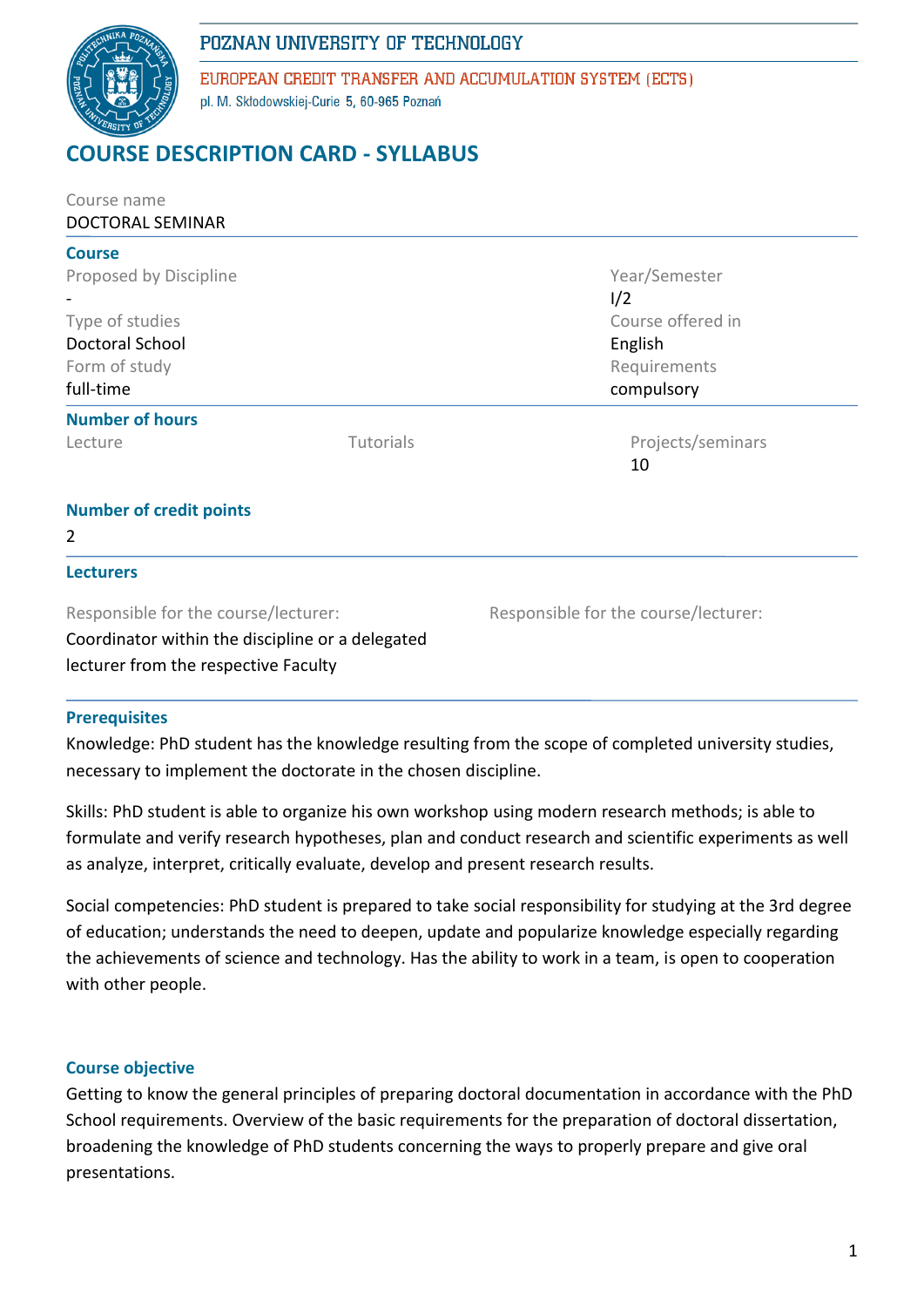

# POZNAN UNIVERSITY OF TECHNOLOGY

EUROPEAN CREDIT TRANSFER AND ACCUMULATION SYSTEM (ECTS) pl. M. Skłodowskiej-Curie 5, 60-965 Poznań

Familiarizing PhD students with ways to revise existing paradigms, define the aim and subject of scientific research as well as form a research hypothesis and respect the principle of public ownership of the results of scientific activities, including the principles of intellectual property protection.

## **Course-related learning outcomes**

Knowledge

A PhD student who graduated from doctoral school knows and understands:

1) global achievements, covering theoretical foundations as well as general and selected specific issues that are relevant to scientific disciplines studied at the doctoral school, to the extent that enables revision of existing paradigms, [P8S\_WG/SzD\_W01]

2) key developmental trends of science disciplines in which education takes place at the doctoral school, [P8S\_WG/SzD\_W02]

3) principles of promoting scientific activity results, also in an open access mode, [P8S\_WG/SzD\_W04]

4) basic conditions of knowledge transfer to the economic and social sphere as well as

commercialization of the results of scientific activities and know-how related to these results. [P8S\_WK/SzD\_W07]

### Skills

A PhD student who graduated from doctoral school can:

1) use the knowledge from different branches of science to creatively identify, formulate and to innovatively solve complex problems or to execute research tasks in particular:

- define the aim and subject of scientific research, form a research hypothesis,

- develop research methods, techniques and tools and use them creatively,
- draw conclusions on the basis of research results, [P8S\_UW/SzD\_U01]

2) critically analyze and asses scientific research results, work of experts and other creative activities together with their contribution into knowledge development, [P8S\_UW/SzD\_U02]

3) take part in scientific discourse. [P8S\_UK/SzD\_U07]

### Social competences

A PhD student who graduated from the doctoral school is ready to:

- 1) critically assess the achievements within a given scientific discipline, [P8S\_KK/SzD\_K01]
- 2) critically evaluate their own contribution to the development of a given scientific discipline, [P8S\_KK/SzD\_K02]
- 3) maintain and develop the ethos of research and creative communities, including:
- conducting independent scientific activity,
- respecting the principle of public ownership of the results of scientific activities, including the principles of intellectual property protection. [P8S\_KR/SzD\_K07]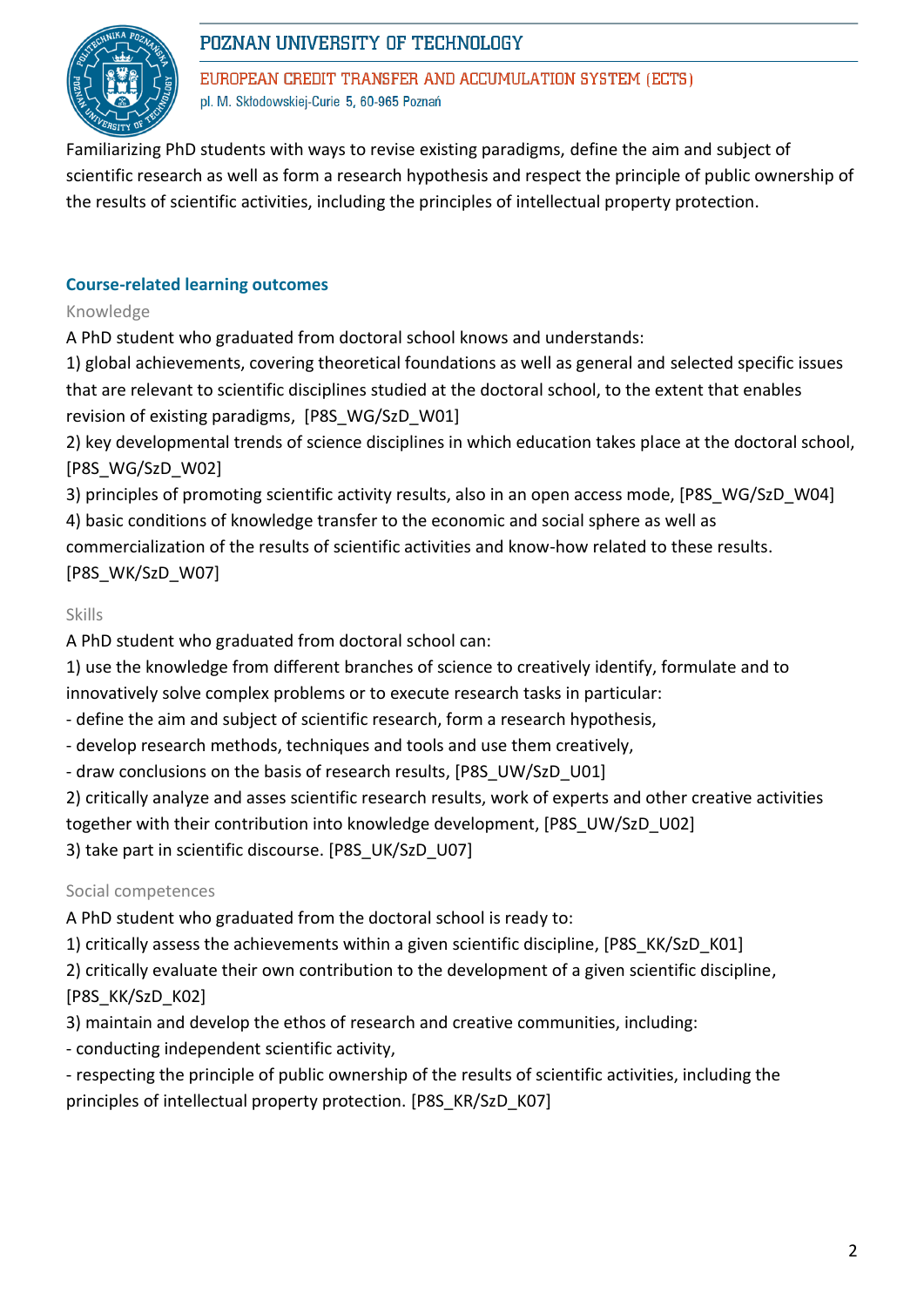

# POZNAN UNIVERSITY OF TECHNOLOGY

EUROPEAN CREDIT TRANSFER AND ACCUMULATION SYSTEM (ECTS) pl. M. Skłodowskiej-Curie 5, 60-965 Poznań

### **Methods for verifying learning outcomes and assessment criteria**

Learning outcomes presented above are verified as follows:

| PQF code  | Methods for verification of learning outcomes               | Assessment criteria |  |
|-----------|-------------------------------------------------------------|---------------------|--|
| W01, W02, | Assessment of oral presentation and assessment of           | $3(50.1 - 70.0\%)$  |  |
| W04, W07  | student's answers to questions related to both the          | 4 (70.1 - 90.0%)    |  |
|           | presentation and their knowledge of relevant discipline     | 5 (from 90.1%)      |  |
| U01, U02, | Lecturer responsible for the seminar assesses the           | $3(50.1 - 70.0\%)$  |  |
| U07       | presentation prepared by doctroral students with the use    | 4 (70.1 - 90.0%)    |  |
|           | of computer software and their activity in subsequent       | 5 (from 90.1%)      |  |
|           | discussion                                                  |                     |  |
| K01, K02, | Assessment of doctoral student's activity in the discussion | $3(50.1 - 70.0\%)$  |  |
| K07       | during seminar classes and their involvement in the         | 4 (70.1 - 90.0%)    |  |
|           | presentation                                                | 5 (from 90.1%)      |  |

#### **Programme content**

- 1. Ways to fill out: an Individual Research Program, an Individual Education Program, an Annual Report.
- 2. Introduction of main categories of transfer of scientific knowledge and scientific writing (public

speaking, doctoral dissertations, scientific discussion, ethical principles in science and publishing).

3. Models of oral presentations - general principles of public speaking (defining the purpose,

formulating research hypotheses, assessing one's own capabilities).

4. Presentation and discussion of the documents prepared by the PhD students(an Individual Research Program, an Individual Education Program, an Annual Report).

### **Teaching methods**

Seminar, consultations on implemented projects, workshops - discussions on the presented diploma projects.

### **Bibliography**

#### Basic

1. Chris A. Mack, The lecturer responsible for the seminar assesses the presentation prepared by the doctoral students and their activity in the discussion.How to Write a Good Scientific Paper, SPIE PRESS Bellingham, Washington USA, 2018.

2. Marino J., Stefan M.I., Blackford S. (2014) Ten Simple Rules for Finishing Your PhD. PLoS Comput Biol 10(12): e1003954. https://doi.org/10.1371/journal.pcbi.1003954